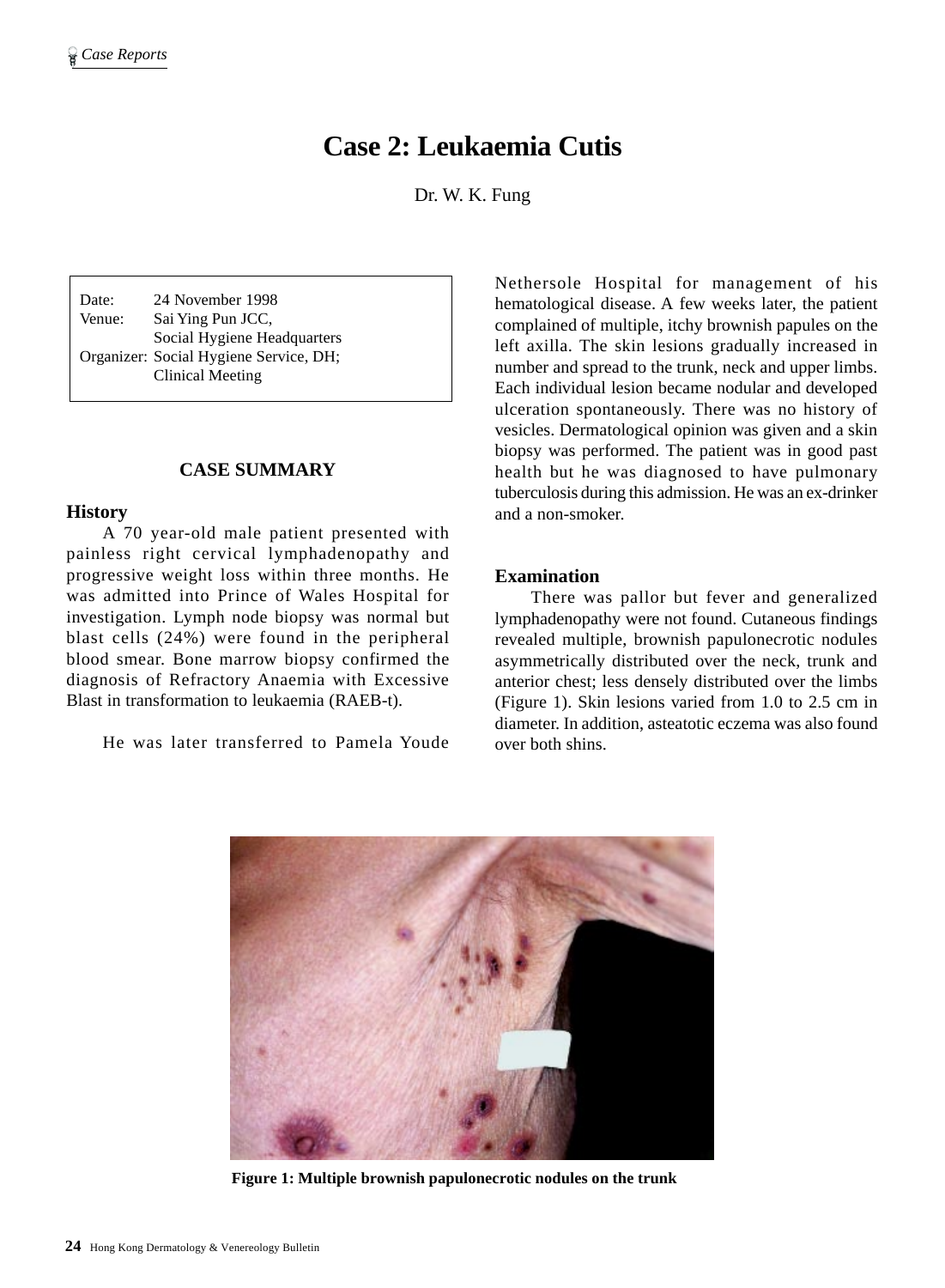

**Figure 2: High power view showing monotonous population of atypical cells around blood vessels and skin appendages in the dermis. (By courtesy of Dr. N. C. Liou, SYPPI)**



**Figure 3: High power view showing positive staining of CD68 on atypical cells in the dermis, suggesting the diagnosis of Leukaemia Cutis of monocytic type. (By courtesy of Dr. J. K. C. Chan, Department of Pathology, QEH)**

#### **Investigations**

Complete blood picture showed a low haemoglobin count (Hb:  $8.2$  g/dl), a high white cell count  $(31.4/cm<sup>3</sup>)$ with 24 percent of blast cells and thrombocytosis (PLT: 704/cm3 ). Incisional skin biopsy for histopathology and immunophenotyping was performed on the back. A fairly monotonous population of abnormal cells with numerous mitosis were found around blood vessels and skin appendages in the dermis (Figure 2). These cells

were too atypical and too immature to be a reactive condition. The differential diagnoses included leukaemia cutis, skin metastasis and malignant melanoma. Special stains with S100 and cytokeratin (CAM5.2) were both negative, thus excluding the possibility of malignant melanoma and skin metastasis respectively. Immunostaining for myeloperoxidase was negative while CD68 stain was positive (Figure 3), thus suggesting the diagnosis of leukaemia cutis of monocytic but not granulocytic differentiation. In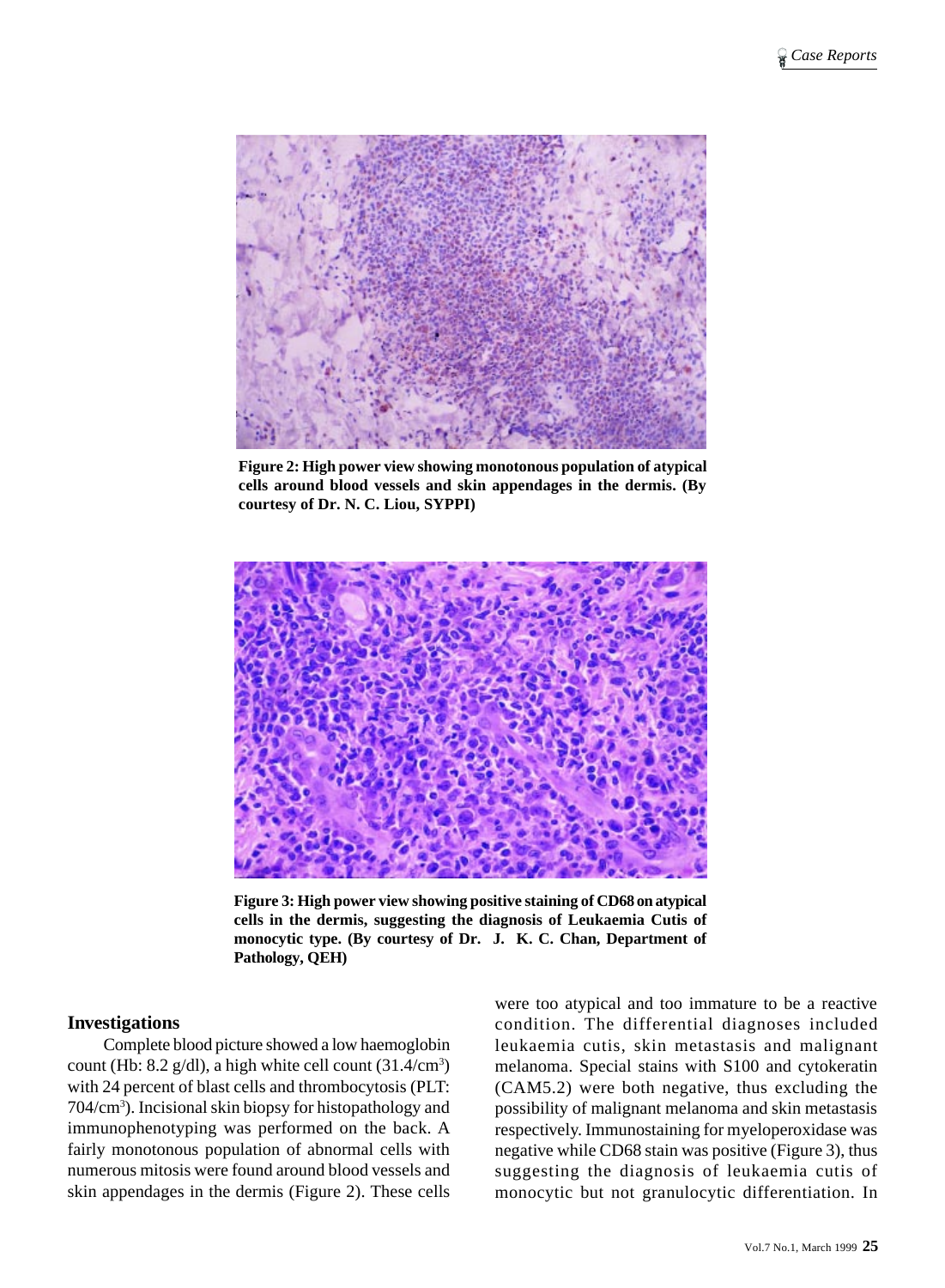correlation with clinical findings, the diagnosis was consistent with leukaemia cutis associated with RAEB-t.

#### **Progress**

In view of the patient's age, less aggressive treatment with oral hydroxyurea was given and the blast cells in peripheral blood were reduced to one percent. There was shrinkage of old leukaemia cutis lesions though new lesions appeared infrequently. In very refractory situation, electron-beam therapy might be considered. However the prognosis of this patient is very poor.

# **REVIEW ON LEUKAEMIA CUTIS**

Leukaemia cutis (LC) is defined as skin infiltration by malignant hematopoietic cells. It usually occurs in the setting of marrow, peripheral blood and internal organ involvement. It is often regarded as a sign of dissemination of systemic disease or relapse of existing leukaemia. It is more commonly found in acute myeloblastic leukaemia (10% of total cases of LC) with a higher incidence in the myelomonocytic (M4) and monocytic (M5) subtypes.<sup>1</sup> Less commonly, it is found in patients with acute lymphocytic leukaemia, the overall incidence is one percent.

# **Clinical features**

The clinical presentation of leukaemic cutis is highly variable. The common findings are small papules (2 to 5 mm), nodules or plaques. Less common features include ecchymoses, palpable purpura, ulcerative lesions, erythroderma, bullous lesions and gingival hypertrophy. Skin lesion may or may not be itchy. Its colour varies from pink, violaceous to brown, and sometimes it may have a hemorrhagic component. Rarely, it may appear green (chloroma) due to abundant myeloperoxidase-containing myeloblasts. Leukaemia cutis has been reported in scars from recent surgery, trauma, burns and herpes infection. $2,3$  The temporal relationship between LC and hematological malignancy also varies. It usually presents after or concurrent with the diagnosis of blood malignancy. There is a term called "aleukemic leukaemia cutis" that refers to the occurrence of skin lesions preceding blood manifestations and even bone marrow findings.

However, this term is a controversial issue because of the difference in the definition by different authors.

# **Leukamia cutis in association with myelodysplastic syndrome**

Leukaemia cutis is less commonly associated with myelodysplastic syndromes. In a relative large series study of 40 patients with LC, there were 19 patients with myelodysplastic syndrome (MDS).<sup>4</sup> Among the patients with MDS, LC preceded blood and/or bone marrow manifestations of leukaemia in nine patients (ranged from 3 weeks to 30 months), another seven patients developed skin lesions concomitantly with leukaemic transformation. This study showed that LC was an early manifestation of leukaemic transformation and the onset of LC might be important in identifying high-risk patients for early interventional therapy. In MDS, LC has a poor prognosis and death occurred in less than 3 months in 18 of 36 patients.<sup>5</sup>

# **Differential diagnosis**

For a patient with haematological malignancy presenting with skin lesions, the differential diagnoses can be divided into two types: the specific and nonspecific type. Specific skin lesion refers to leukaemia cutis that is not commonly encountered. The nonspecific type is of utmost importance because of its higher incidence. This includes disseminated infection in immunocompromised host that can be caused by bacterial infection (Staphylococcus aureus, Pseudomonas aeruginosa), fungemia (Candida, Aspergillus) and viral infections (Herpes simplex, Varicella-zoster virus). Adverse cutaneous drug reactions, inflammatory disorders such as neutrophilic dermatosis (Sweet's syndrome, pyoderma gangrenosum), transfusion-associated graft-versus-host disease and vasculitis should also be considered in the list of differential diagnosis. An early skin biopsy for histology with request for immunophenotyping of atypical cells is highly recommended.

There are many different immunostains that are specific for certain cell groups. A list of the commonly used stains is shown in table 1.

#### **Management**

The success of treatment of leukaemia cutis is largely hindered by the associated hematological